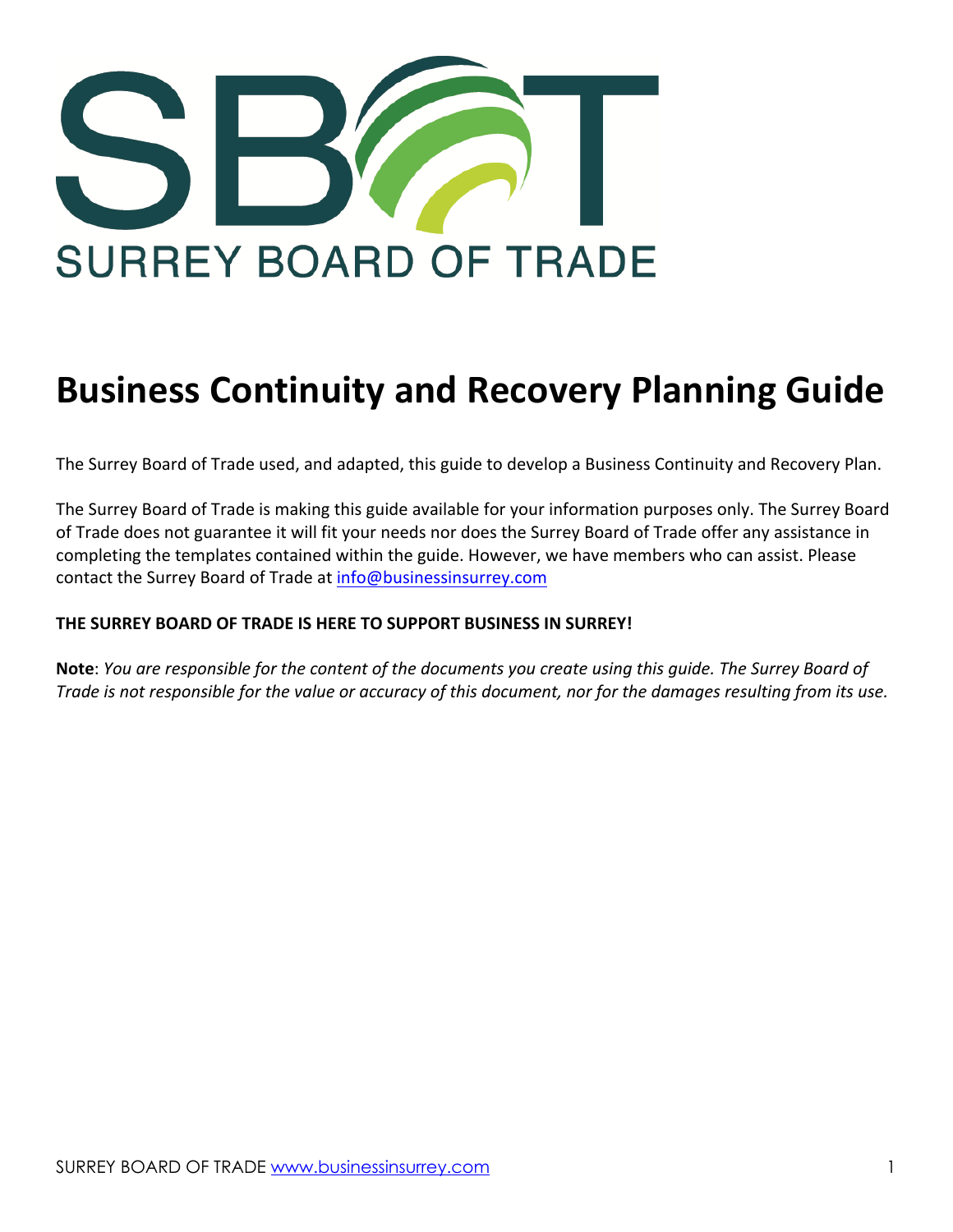# **Step 1: About Your Organization**

| PRIMARY ORGANIZATION LOCATION                                   | <b>SECOND ORGANIZATION LOCATION</b> |
|-----------------------------------------------------------------|-------------------------------------|
| ORGANIZATION NAME                                               | ORGANIZATION NAME                   |
| <b>STREET ADDRESS</b>                                           | <b>STREET ADDRESS</b>               |
| CITY, PROV/TERR, POSTAL CODE                                    | CITY, PROV/TERR, POSTAL CODE        |
| <b>TELEPHONE NUMBER</b>                                         | <b>TELEPHONE NUMBER</b>             |
| PRIMARY POINT OF CONTACT                                        | <b>ALTERNATE POINT OF CONTACT</b>   |
| PRIMARY EMERGENCY CONTACT                                       | ALTERNATE EMERGENCY CONTACT         |
| <b>TELEPHONE NUMBER</b>                                         | <b>TELEPHONE NUMBER</b>             |
| ALTERNATE TELEPHONE NUMBER                                      | ALTERNATE TELEPHONE NUMBER          |
| <b>EMAIL ADDRESS</b>                                            | <b>EMAIL ADDRESS</b>                |
| <b>EMERGENCY CONTACT INFORMATION - DIAL 911 IN AN EMERGENCY</b> |                                     |
| NON-EMERGENCY POLICE                                            | <b>ELECTRICITY PROVIDER</b>         |
| NON-EMERGENCY FIRE                                              | <b>GAS PROVIDER</b>                 |
| <b>INSURANCE PROVIDER</b>                                       | <b>WATER PROVIDER</b>               |
| POISON INFORMATION CENTER                                       | OTHER (E.G., PROPERTY MANAGEMENT)   |
| OTHER (E.G., PROPERTY SECURITY)                                 | OTHER (E.G., IT SUPPORT CONTRACTOR) |
| OTHER (E.G., BANK AGENT)                                        | <b>OTHER</b>                        |
| <b>OTHER</b>                                                    | <b>OTHER</b>                        |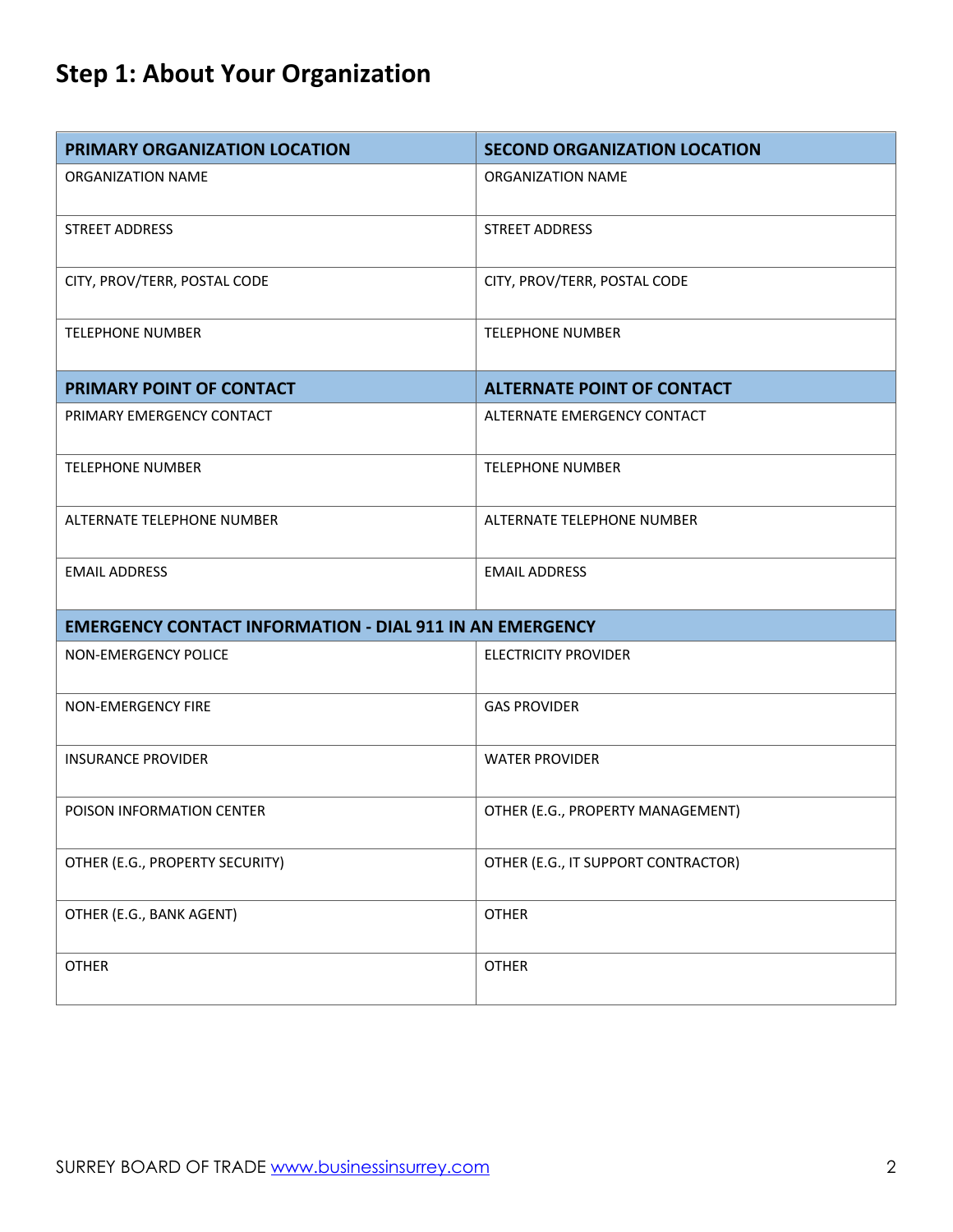#### **Step 2: Business Continuity and Recovery Planning Team**

The following people will participate in business continuity and recovery planning.

| <b>NAME</b> | <b>POSITION</b> | <b>EMAIL</b> |
|-------------|-----------------|--------------|
|             |                 |              |
|             |                 |              |
|             |                 |              |
|             |                 |              |
|             |                 |              |
|             |                 |              |
|             |                 |              |
|             |                 |              |
|             |                 |              |

#### **Coordination with Others**

The following people from neighbouring organizations, businesses and our building management will participate on our emergency planning team.

| <b>NAME</b> | ORGANIZATIONS/BUSINESS | <b>EMAIL</b> |
|-------------|------------------------|--------------|
|             |                        |              |
|             |                        |              |
|             |                        |              |
|             |                        |              |

#### **Meeting Schedule**

The emergency planning team will meet on a regular basis.

| <b>DATE</b> | <b>LOCATION</b> | <b>TOPIC</b> |
|-------------|-----------------|--------------|
|             |                 |              |
|             |                 |              |
|             |                 |              |
|             |                 |              |
|             |                 |              |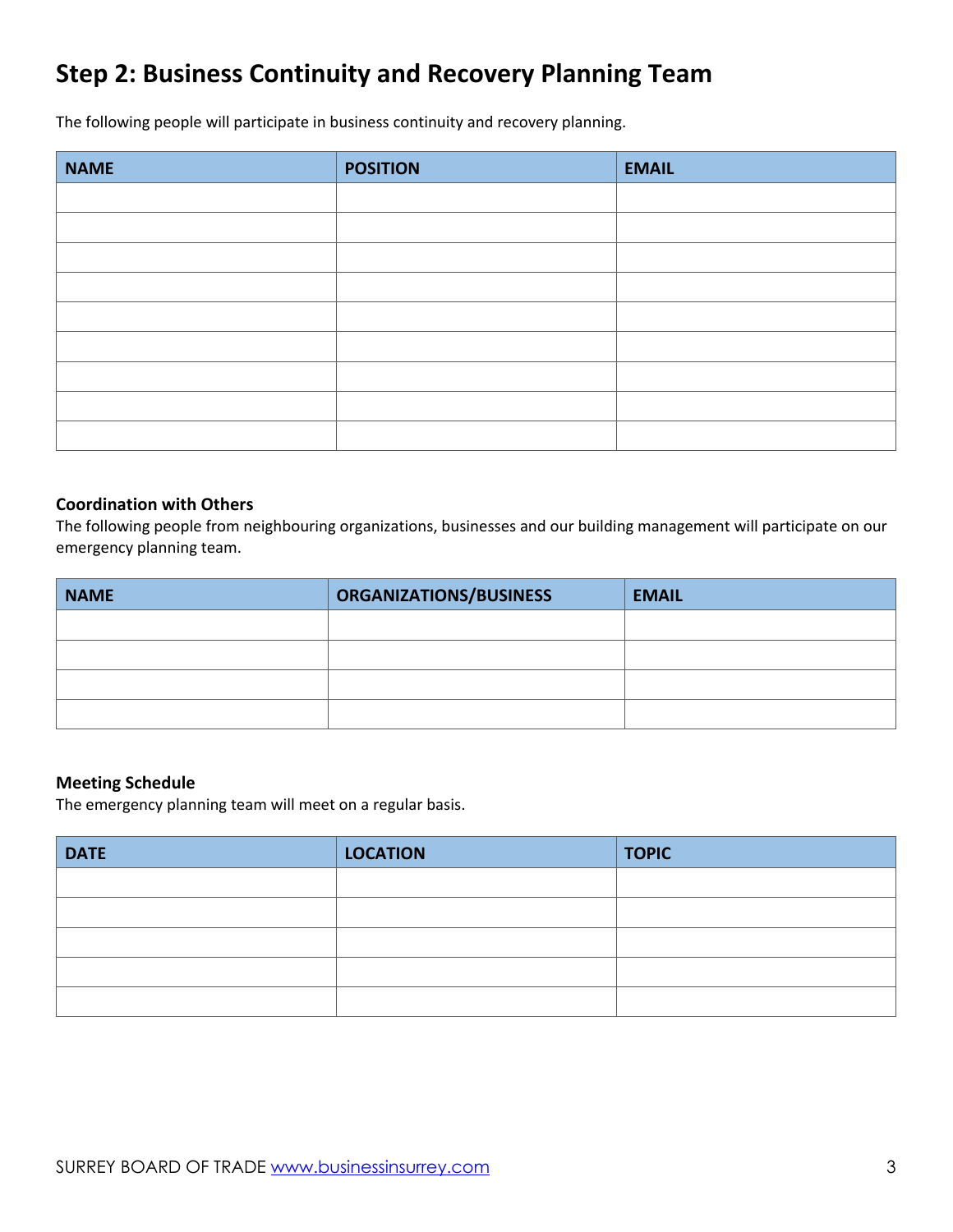#### **Step 3: Potential Hazards**

This information should be included in your Emergency Preparedness and Response Plan, however reiterating key potential hazards in your Business Continuity and Recovery Plan will help you focus on the types of incidents from which you may need to recover. Make sure to look inside and outside your organization as well as the surrounding community. Ask yourself questions like: How do I get in and out of the area? How do my staff, suppliers, and clients/constituents get in and out of the area? What should I be concerned with that could interrupt the organization?

The following disasters could impact our operations.

| EXTERNAL (earthquake, fire, power outage, flood, disease, vandalism, etc.)  |  |
|-----------------------------------------------------------------------------|--|
|                                                                             |  |
|                                                                             |  |
|                                                                             |  |
|                                                                             |  |
|                                                                             |  |
|                                                                             |  |
|                                                                             |  |
|                                                                             |  |
|                                                                             |  |
|                                                                             |  |
|                                                                             |  |
| INTERNAL (fire, flood, theft, data management, power outage, disease, etc.) |  |
|                                                                             |  |
|                                                                             |  |
|                                                                             |  |
|                                                                             |  |
|                                                                             |  |
|                                                                             |  |
|                                                                             |  |
|                                                                             |  |
|                                                                             |  |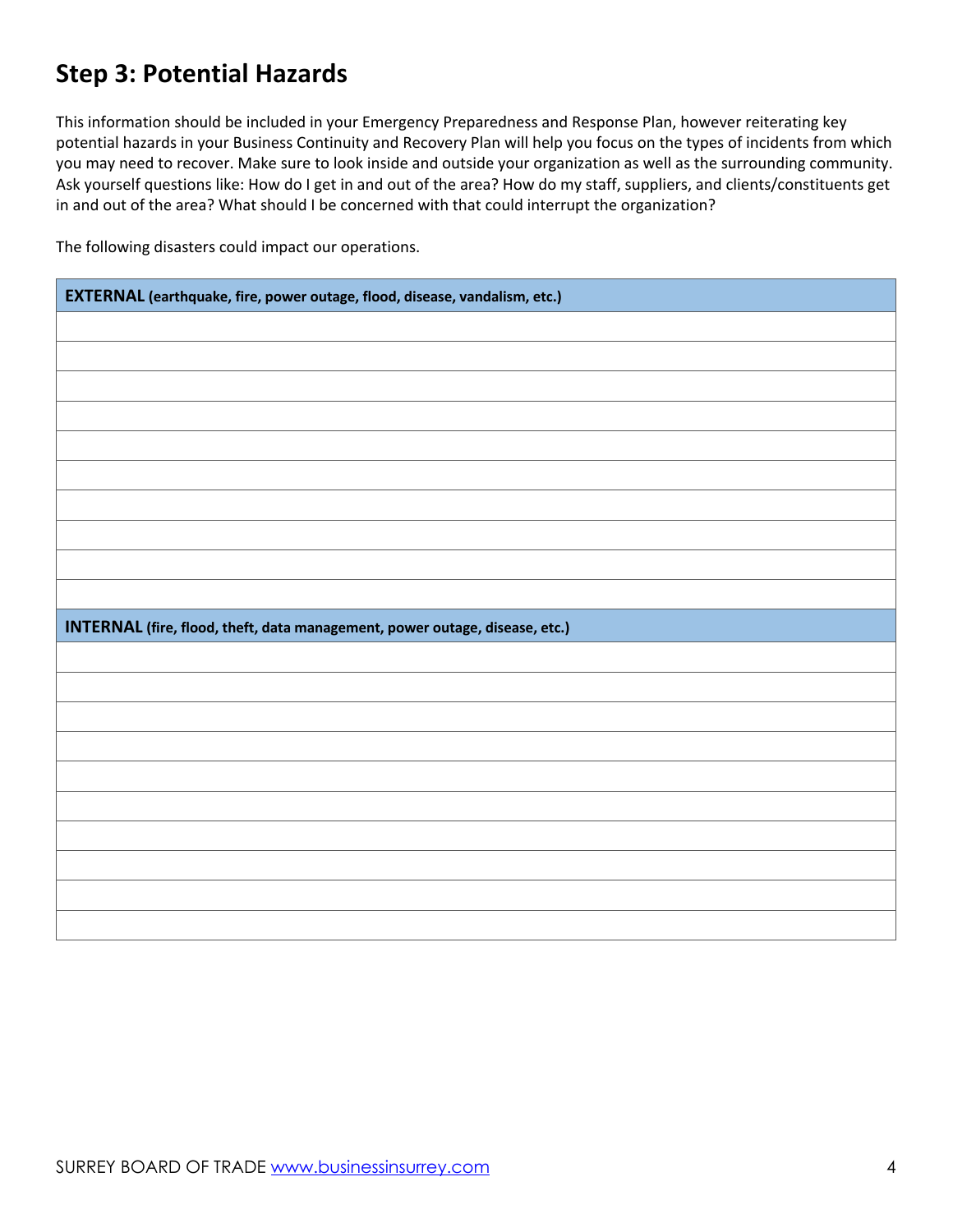#### **Step 4: Critical Assets**

If these items are taken away, it would drastically affect or harm your organization or cause a major disruption to operations. What does your organization need to operate?

| PEOPLE (employees, consumers, donors, board members, clients/constituents, key volunteers, etc.)            |  |
|-------------------------------------------------------------------------------------------------------------|--|
|                                                                                                             |  |
|                                                                                                             |  |
|                                                                                                             |  |
|                                                                                                             |  |
| BUILDING (physical structure, storage unit, satellite office, main office, storefront, capital lease, etc.) |  |
|                                                                                                             |  |
|                                                                                                             |  |
|                                                                                                             |  |
|                                                                                                             |  |
| COMPUTER EQUIPMENT (computers, software, servers/network, specialty tools, copiers, etc.)                   |  |
|                                                                                                             |  |
|                                                                                                             |  |
|                                                                                                             |  |
|                                                                                                             |  |
| DATA (documents, payroll, files, records, server backup tapes, etc.)                                        |  |
|                                                                                                             |  |
|                                                                                                             |  |
|                                                                                                             |  |
|                                                                                                             |  |
| <b>INVENTORY/PRODUCT</b> (stock, supplies, new materials, etc.)                                             |  |
|                                                                                                             |  |
|                                                                                                             |  |
|                                                                                                             |  |
|                                                                                                             |  |
| OPERATIONS (any disruption to ops, accounts receivable/payable, payroll, mailroom, etc.)                    |  |
|                                                                                                             |  |
|                                                                                                             |  |
|                                                                                                             |  |
|                                                                                                             |  |
| <b>VALUABLE CONTENTS (artwork, valuable collectables, etc.)</b>                                             |  |
|                                                                                                             |  |
|                                                                                                             |  |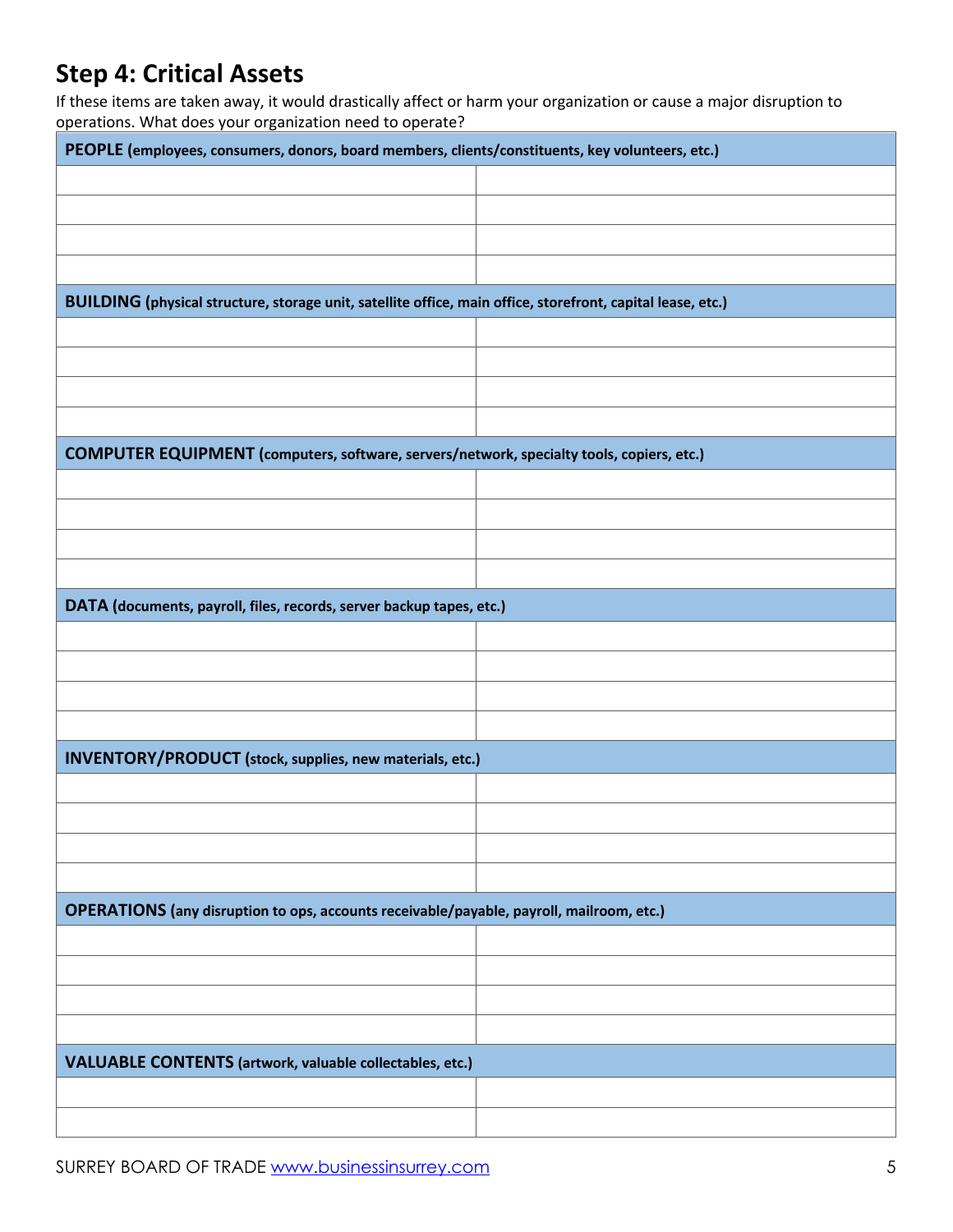| <b>BOOKS AND RECORDS</b> (vital records, payroll information, etc.)                        |  |  |
|--------------------------------------------------------------------------------------------|--|--|
|                                                                                            |  |  |
|                                                                                            |  |  |
|                                                                                            |  |  |
|                                                                                            |  |  |
| EQUIPMENT (HVAC, kitchen equipment, audiovisual equipment, specialty tools, copiers, etc.) |  |  |
|                                                                                            |  |  |
|                                                                                            |  |  |
|                                                                                            |  |  |
|                                                                                            |  |  |
|                                                                                            |  |  |
| FURNITURE AND FIXTURES (office furniture, custom-built furniture, etc.)                    |  |  |
|                                                                                            |  |  |
|                                                                                            |  |  |
|                                                                                            |  |  |
|                                                                                            |  |  |
| GROUNDS (custom decorations, outdoor equipment, signage, etc.)                             |  |  |
|                                                                                            |  |  |
|                                                                                            |  |  |
|                                                                                            |  |  |
|                                                                                            |  |  |
| <b>OTHER</b>                                                                               |  |  |
|                                                                                            |  |  |
|                                                                                            |  |  |
|                                                                                            |  |  |

#### **Step 5: Critical Operations**

Identify operations that are critical for your organization's survival. How will you continue to perform these functions in a disaster situation? What operations are necessary to fulfill legal and financial obligations? Which are necessary to maintain cash flow and reputation? What operations does your organization provide to others (i.e. shelter, day care, spiritual guidance, food, etc.)? In the event of a disaster, will people be congregating at your location needing assistance?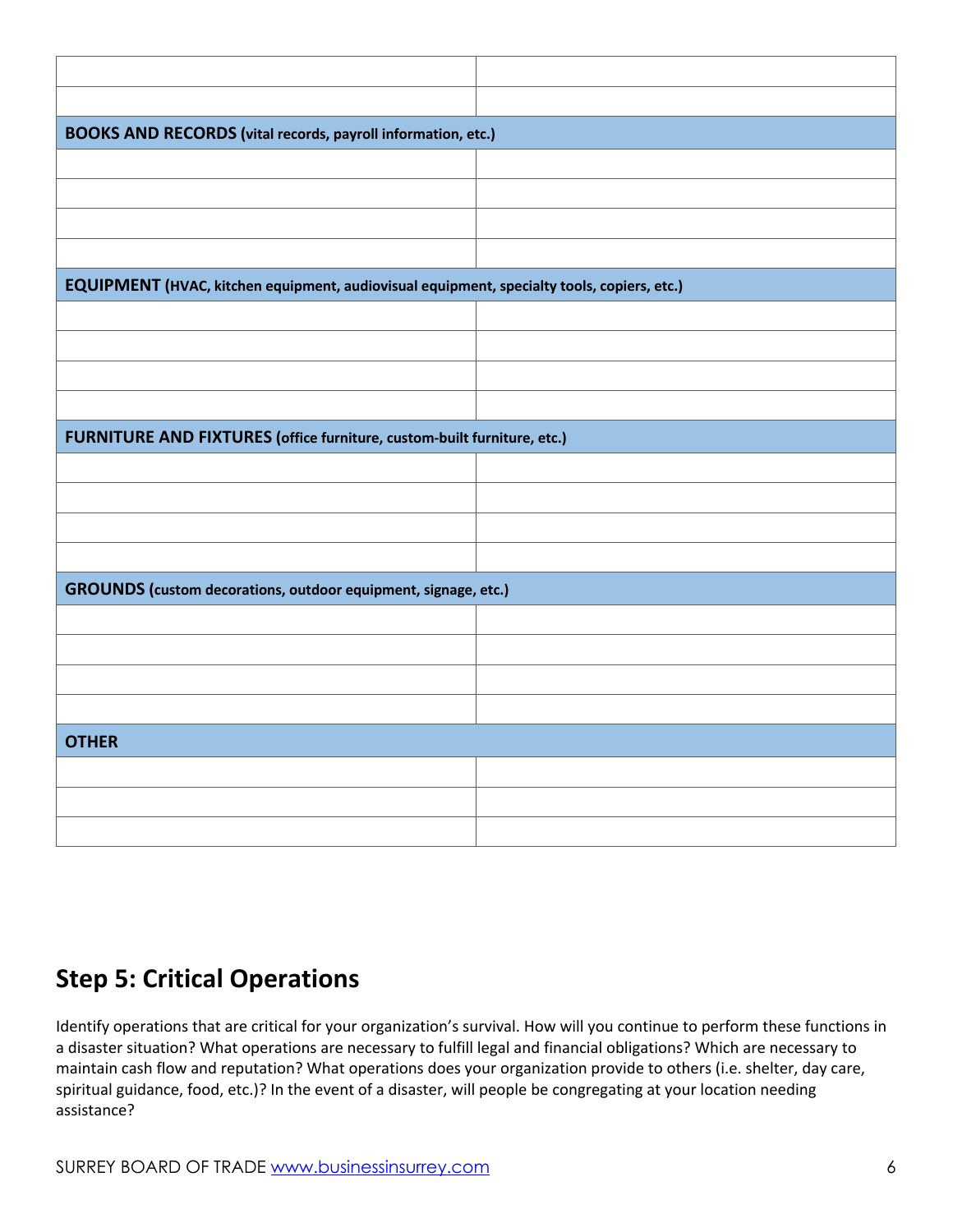**PROCEDURES TO RESTART OPERATION AFTER MINIMAL DISASTER IMPACT:** If a disaster causes negligible or marginal impact on operations, these procedures will help to restart the operation in the same location.

**PROCEDURES TO COMPLETELY RESTORE OPERATION AFTER SIGNIFICANT DISASTER IMPACT:** If a disaster causes critical or catastrophic impact on operations, these procedures will help to restore the operation in the same location, an alternate location, or a new location.

| <b>OPERATION:</b>                                                            |  |                           |
|------------------------------------------------------------------------------|--|---------------------------|
| STAFF IN CHARGE (POSITION)                                                   |  | STAFF IN CHARGE (NAME)    |
| KEY SUPPLIES/EQUIPMENT                                                       |  | KEY SUPPLIERS/CONTRACTORS |
|                                                                              |  |                           |
|                                                                              |  |                           |
| PROCEDURES TO RESTART OPERATION AFTER MINIMAL DISASTER IMPACT                |  |                           |
|                                                                              |  |                           |
|                                                                              |  |                           |
| PROCEDURES TO COMPLETELY RESTORE OPERATION AFTER SIGNIFICANT DISASTER IMPACT |  |                           |
|                                                                              |  |                           |
|                                                                              |  |                           |
|                                                                              |  |                           |

| <b>OPERATION:</b>                                                            |  |                           |
|------------------------------------------------------------------------------|--|---------------------------|
| STAFF IN CHARGE (POSITION)                                                   |  | STAFF IN CHARGE (NAME)    |
|                                                                              |  |                           |
| <b>KEY SUPPLIES/EQUIPMENT</b>                                                |  | KEY SUPPLIERS/CONTRACTORS |
|                                                                              |  |                           |
|                                                                              |  |                           |
| PROCEDURES TO RESTART OPERATION AFTER MINIMAL DISASTER IMPACT                |  |                           |
|                                                                              |  |                           |
|                                                                              |  |                           |
| PROCEDURES TO COMPLETELY RESTORE OPERATION AFTER SIGNIFICANT DISASTER IMPACT |  |                           |
|                                                                              |  |                           |
|                                                                              |  |                           |

| <b>OPERATION:</b>                                             |  |                           |
|---------------------------------------------------------------|--|---------------------------|
| STAFF IN CHARGE (POSITION)                                    |  | STAFF IN CHARGE (NAME)    |
|                                                               |  |                           |
| <b>KEY SUPPLIES/EQUIPMENT</b>                                 |  | KEY SUPPLIERS/CONTRACTORS |
|                                                               |  |                           |
|                                                               |  |                           |
| PROCEDURES TO RESTART OPERATION AFTER MINIMAL DISASTER IMPACT |  |                           |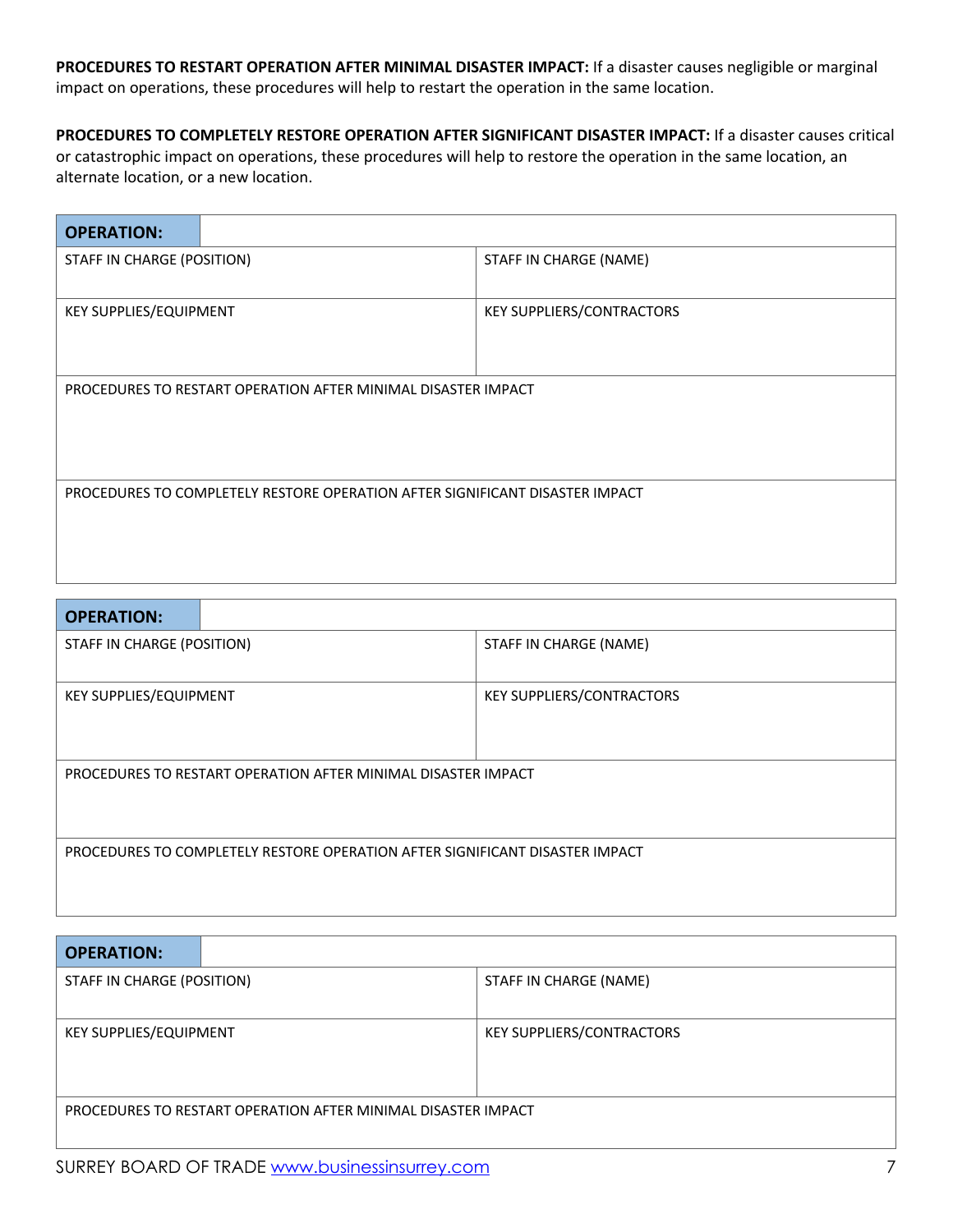#### PROCEDURES TO COMPLETELY RESTORE OPERATION AFTER SIGNIFICANT DISASTER IMPACT

| <b>OPERATION:</b>                                                            |  |                                  |
|------------------------------------------------------------------------------|--|----------------------------------|
| STAFF IN CHARGE (POSITION)                                                   |  | STAFF IN CHARGE (NAME)           |
| <b>KEY SUPPLIES/EQUIPMENT</b>                                                |  | <b>KEY SUPPLIERS/CONTRACTORS</b> |
| PROCEDURES TO RESTART OPERATION AFTER MINIMAL DISASTER IMPACT                |  |                                  |
| PROCEDURES TO COMPLETELY RESTORE OPERATION AFTER SIGNIFICANT DISASTER IMPACT |  |                                  |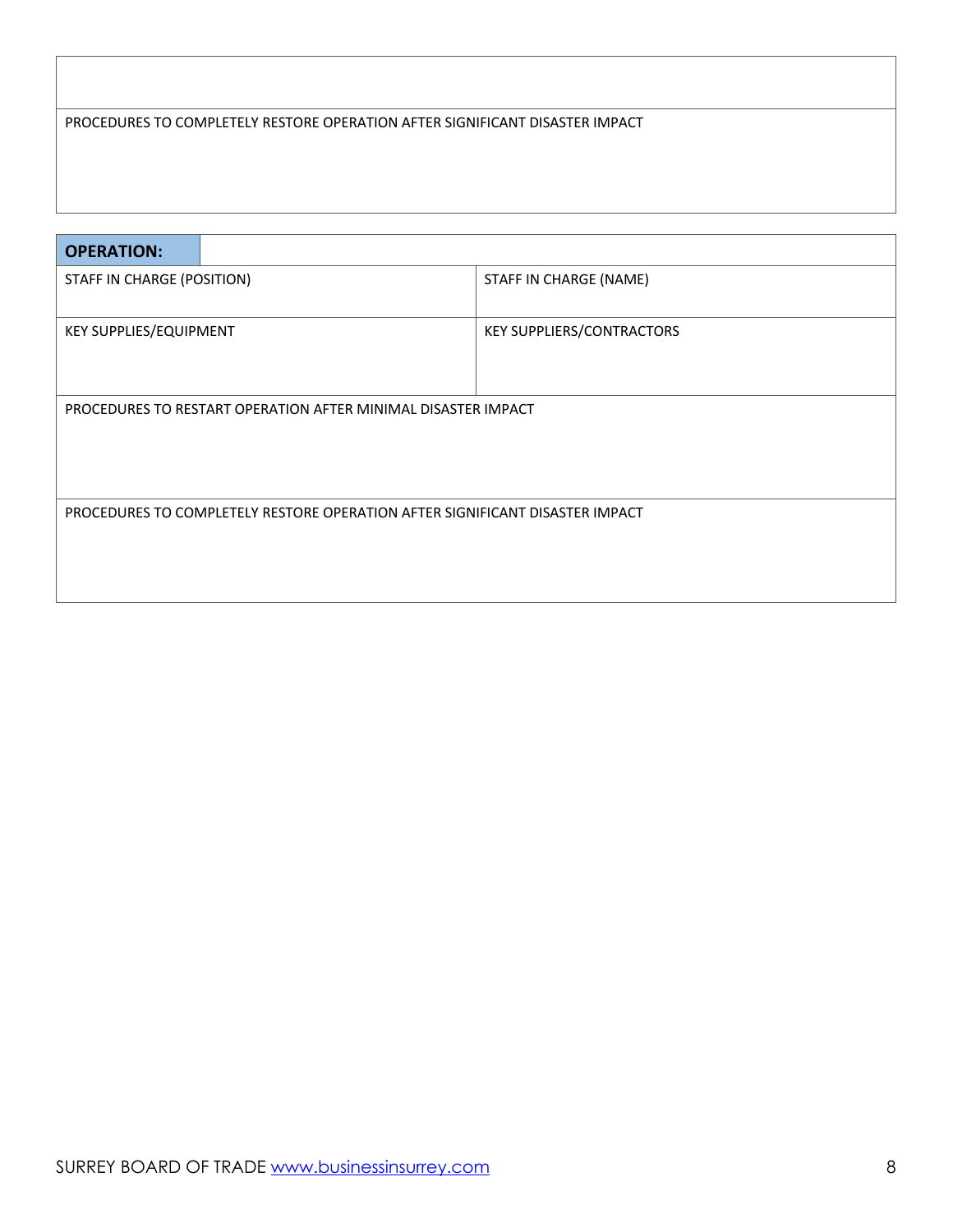#### **Step 6: Key Organizations and Businesses**

The following is a list of organizations and businesses that are critical to maintaining business (i.e. vendors, suppliers, funders, etc.).

| <b>ORGANIZATION NAME:</b>                                                                          |                   |                                                |
|----------------------------------------------------------------------------------------------------|-------------------|------------------------------------------------|
| <b>STREET ADDRESS</b>                                                                              |                   | <b>CONTACT NAME</b>                            |
|                                                                                                    |                   |                                                |
| CITY, PROV/TERR, POSTAL CODE                                                                       |                   | <b>CONTACT TELEPHONE NUMBER</b>                |
| <b>TELEPHONE NUMBER</b>                                                                            | <b>FAX NUMBER</b> | <b>CONTACT EMAIL</b>                           |
|                                                                                                    |                   |                                                |
| <b>EMERGENCY TELEPHONE</b>                                                                         | <b>WEBSITE</b>    | DOES THIS ORGANIZATION HAVE A CONTINUITY PLAN? |
|                                                                                                    |                   |                                                |
| MATERIAL/SERVICE PROVIDED                                                                          |                   |                                                |
|                                                                                                    |                   |                                                |
|                                                                                                    |                   |                                                |
| If this organization experiences a disaster, we will obtain materials/services from the following: |                   |                                                |
|                                                                                                    |                   |                                                |
|                                                                                                    |                   |                                                |
|                                                                                                    |                   |                                                |

| <b>ORGANIZATION NAME:</b>                                                                           |                   |                                                |
|-----------------------------------------------------------------------------------------------------|-------------------|------------------------------------------------|
| <b>STREET ADDRESS</b>                                                                               |                   | <b>CONTACT NAME</b>                            |
| CITY, PROV/TERR, POSTAL CODE                                                                        |                   | <b>CONTACT TELEPHONE NUMBER</b>                |
| <b>TELEPHONE NUMBER</b>                                                                             | <b>FAX NUMBER</b> | <b>CONTACT EMAIL</b>                           |
| <b>EMERGENCY TELEPHONE</b>                                                                          | <b>WEBSITE</b>    | DOES THIS ORGANIZATION HAVE A CONTINUITY PLAN? |
| MATERIAL/SERVICE PROVIDED                                                                           |                   |                                                |
|                                                                                                     |                   |                                                |
| If this organizations experiences a disaster, we will obtain materials/services from the following: |                   |                                                |

| <b>ORGANIZATION NAME:</b>    |                                 |
|------------------------------|---------------------------------|
| STREET ADDRESS               | CONTACT NAME                    |
|                              |                                 |
| CITY, PROV/TERR, POSTAL CODE | <b>CONTACT TELEPHONE NUMBER</b> |
|                              |                                 |

SURREY BOARD OF TRADE www.businessinsurrey.com **9** and the state of the state of the state of the state of the state of the state of the state of the state of the state of the state of the state of the state of the state o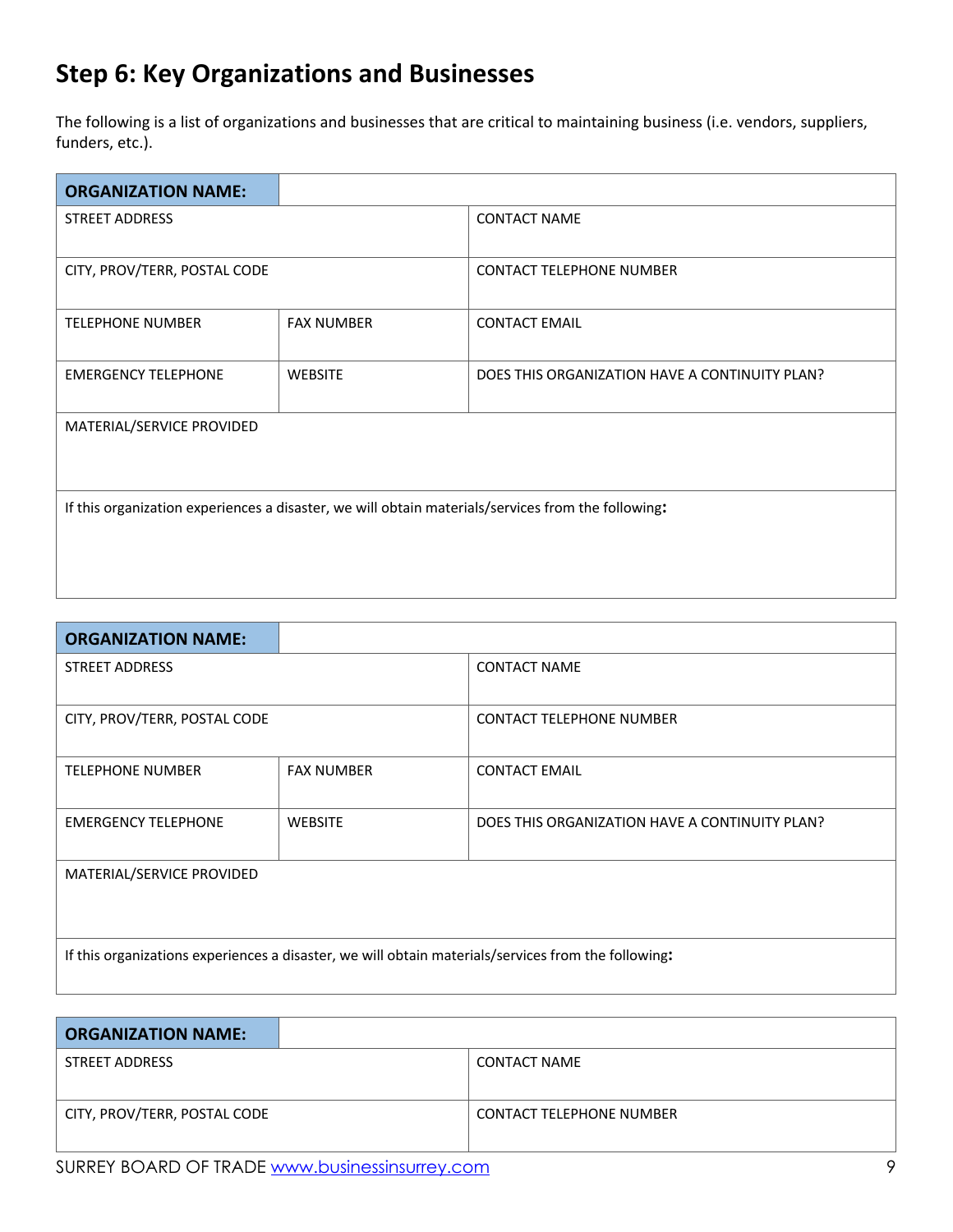| <b>TELEPHONE NUMBER</b>                                                                       | <b>FAX NUMBER</b> | <b>CONTACT EMAIL</b>                           |  |  |  |
|-----------------------------------------------------------------------------------------------|-------------------|------------------------------------------------|--|--|--|
| <b>EMERGENCY TELEPHONE</b>                                                                    | <b>WEBSITE</b>    | DOES THIS ORGANIZATION HAVE A CONTINUITY PLAN? |  |  |  |
| MATERIAL/SERVICE PROVIDED                                                                     |                   |                                                |  |  |  |
| If this company experiences a disaster, we will obtain materials/services from the following: |                   |                                                |  |  |  |
|                                                                                               |                   |                                                |  |  |  |

| <b>ORGANIZATION NAME:</b>                                                                     |                   |                                                |
|-----------------------------------------------------------------------------------------------|-------------------|------------------------------------------------|
| <b>STREET ADDRESS</b>                                                                         |                   | <b>CONTACT NAME</b>                            |
|                                                                                               |                   |                                                |
| CITY, PROV/TERR, POSTAL CODE                                                                  |                   | <b>CONTACT TELEPHONE NUMBER</b>                |
| <b>TELEPHONE NUMBER</b>                                                                       | <b>FAX NUMBER</b> | <b>CONTACT EMAIL</b>                           |
| <b>EMERGENCY TELEPHONE</b>                                                                    | <b>WEBSITE</b>    | DOES THIS ORGANIZATION HAVE A CONTINUITY PLAN? |
| MATERIAL/SERVICE PROVIDED                                                                     |                   |                                                |
| If this company experiences a disaster, we will obtain materials/services from the following: |                   |                                                |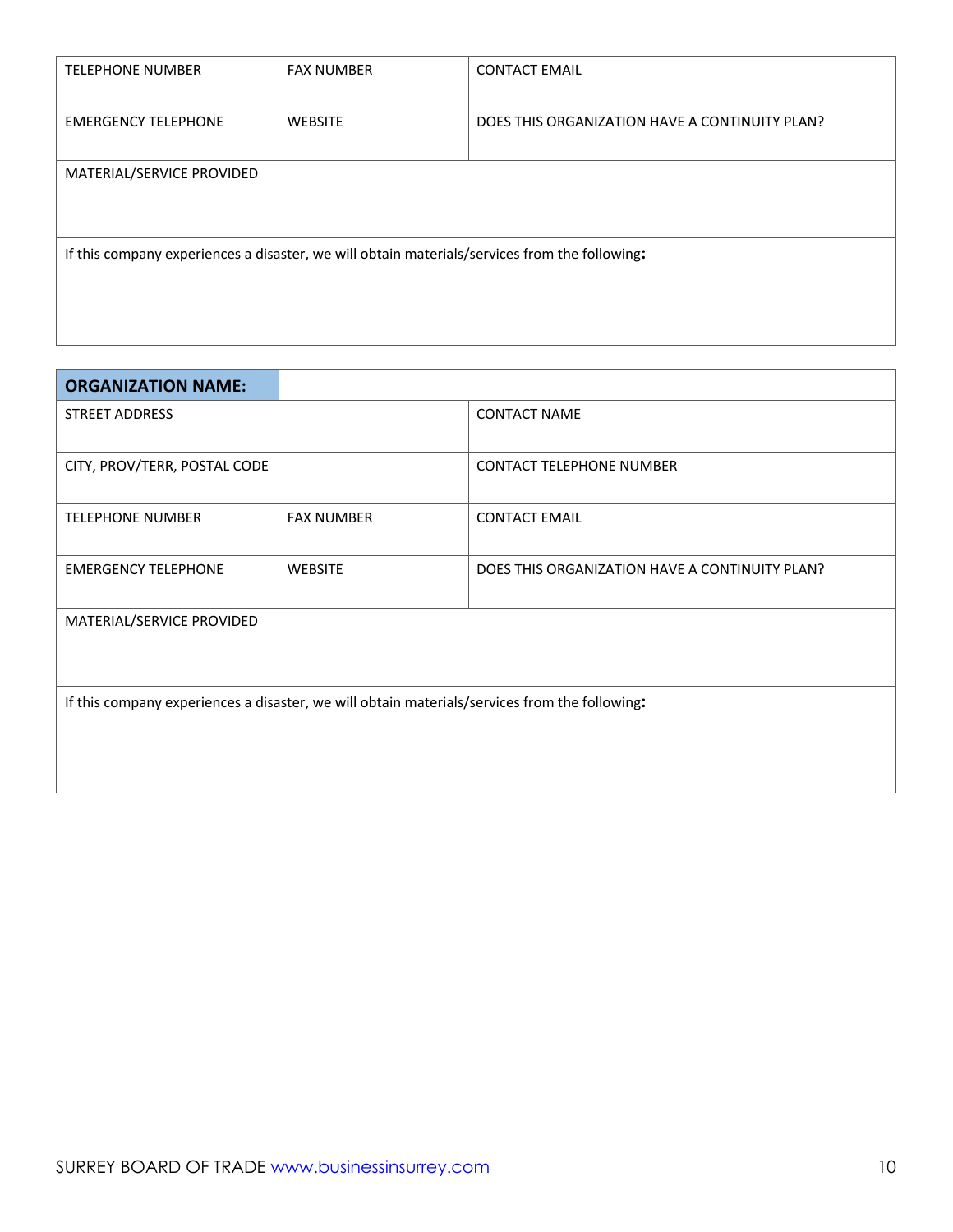#### **Step 7: Computer Inventory Form**

Use this form to:

- Log your computer hardware serial and model numbers. Attach a copy of your vendor documentation to this document.
- Record the name of the company from which you purchased or leased this equipment and the contact name to notify for your computer repairs.

Make additional copies as needed. *Keep one copy of this list in a secure place on your premises and another in an off-site location.*

| <b>HARDWARE INVENTORY</b>                                                                         |                                  |                                      |                                   |                                                             |             |
|---------------------------------------------------------------------------------------------------|----------------------------------|--------------------------------------|-----------------------------------|-------------------------------------------------------------|-------------|
| <b>HARDWARE</b><br>(CPU, MONITOR, PRINTER,<br><b>KEYBOARD, MOUSE, PLUS</b><br><b>DESCRIPTION)</b> | <b>MODEL</b><br><b>PURCHASED</b> | <b>SERIAL NUMBER</b>                 | <b>DATE PURCHASED</b>             | <b>COMPANY</b><br><b>PURCHASED OR</b><br><b>LEASED FROM</b> | <b>COST</b> |
|                                                                                                   |                                  |                                      |                                   |                                                             |             |
|                                                                                                   |                                  |                                      |                                   |                                                             |             |
|                                                                                                   |                                  |                                      |                                   |                                                             |             |
|                                                                                                   |                                  |                                      |                                   |                                                             |             |
|                                                                                                   |                                  |                                      |                                   |                                                             |             |
|                                                                                                   |                                  |                                      |                                   |                                                             |             |
|                                                                                                   |                                  |                                      |                                   |                                                             |             |
|                                                                                                   |                                  |                                      |                                   |                                                             |             |
|                                                                                                   |                                  |                                      |                                   |                                                             |             |
| <b>SOFTWARE INVENTORY</b>                                                                         |                                  |                                      |                                   |                                                             |             |
| <b>NAME OF SOFTWARE</b>                                                                           | <b>VERSION</b>                   | <b>SERIAL / KEY</b><br><b>NUMBER</b> | <b>DISC OR</b><br><b>DOWNLOAD</b> | <b>DATE PURCHASED</b>                                       | <b>COST</b> |
|                                                                                                   |                                  |                                      |                                   |                                                             |             |
|                                                                                                   |                                  |                                      |                                   |                                                             |             |
|                                                                                                   |                                  |                                      |                                   |                                                             |             |
|                                                                                                   |                                  |                                      |                                   |                                                             |             |
|                                                                                                   |                                  |                                      |                                   |                                                             |             |
|                                                                                                   |                                  |                                      |                                   |                                                             |             |
|                                                                                                   |                                  |                                      |                                   |                                                             |             |
|                                                                                                   |                                  |                                      |                                   |                                                             |             |
|                                                                                                   |                                  |                                      |                                   |                                                             |             |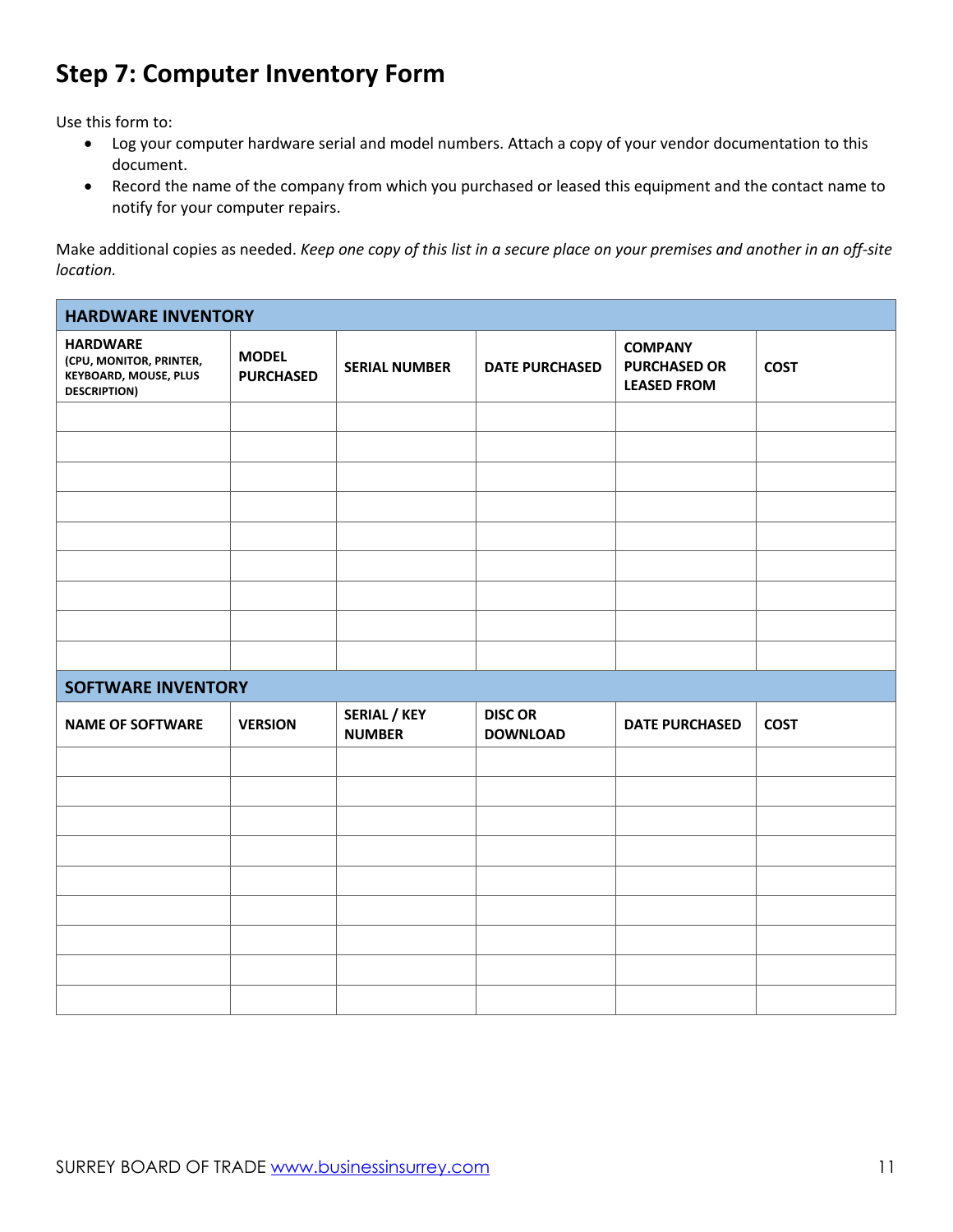### **Step 8: Information Technology Security**

Data security and backup should be an ongoing process; however, it is crucial before a disaster. If you use a contractor for your IT support, they should be included in your business continuity and recovery planning. Identify the records that are essential to perform your critical functions. Vital records may include employee data, payroll, financial and insurance records, customer data, legal and lease documents. Are any impossible to recreate? Are copies stored offsite?

| <b>DATA SECURITY AND BACK-UP</b>                                                            |                                         |  |  |
|---------------------------------------------------------------------------------------------|-----------------------------------------|--|--|
| <b>LEAD STAFF OR CONTRACTOR</b>                                                             | <b>EMERGENCY CONTACT TELEPHONE</b>      |  |  |
|                                                                                             |                                         |  |  |
| <b>EMAIL</b>                                                                                | ALTERNATE CONTACT TELEPHONE             |  |  |
| BACK-UP RECORDS ARE STORED ONSITE HERE                                                      | BACK-UP RECORDS ARE STORED OFFSITE HERE |  |  |
| VIRTUAL RECORDS ARE STORED HERE                                                             | VIRTUAL BACK-UP CONTACT                 |  |  |
| IF OUR VIRTUAL RECORDS ARE DESTROYED, WE WILL PROVIDE FOR CONTINUITY IN THE FOLLOWING WAYS: |                                         |  |  |

| <b>IT ASSET SECURITY</b>                                                                  |                                            |
|-------------------------------------------------------------------------------------------|--------------------------------------------|
| LEAD STAFF OR CONTRACTOR                                                                  | <b>EMERGENCY CONTACT TELEPHONE</b>         |
|                                                                                           |                                            |
| <b>EMAIL</b>                                                                              | ALTERNATE CONTACT TELEPHONE                |
| <b>KEY COMPUTER HARDWARE</b>                                                              | TO PROTECT OUR COMPUTER HARDWARE, WE WILL: |
| <b>KEY COMPUTER SOFTWARE</b>                                                              | TO PROTECT OUR COMPUTER SOFTWARE, WE WILL: |
| IF OUR COMPUTERS ARE DESTROYED, WE WILL USE BACK-UP COMPUTERS AT THE FOLLOWING LOCATIONS: |                                            |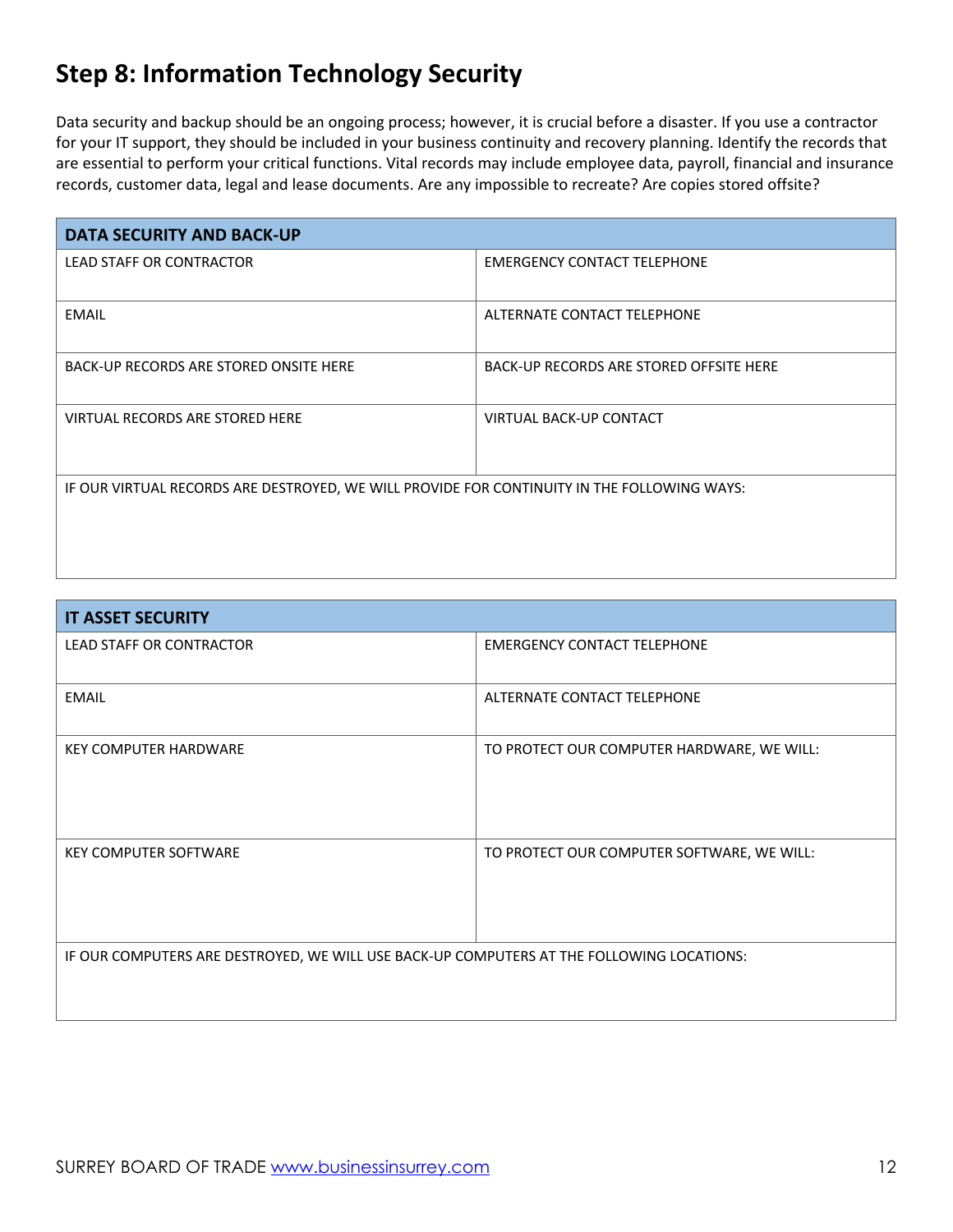### **Step 9: Alternate/Temporary Location**

Determine if it is possible to set up an alternate or temporary location if your primary site is unavailable. Would this site become your new primary site? Do you have multiple locations in which you can condense work operations? How much work can be done virtually? Does your organization have options for relocation in the same complex? Would a workfrom-home strategy work for your organization? What pre-agreements would you need for these options?

| <b>ALTERNATE LOCATION</b>             |                         | <b>SECOND ALTERNATE LOCATION</b>    |                                       |  |
|---------------------------------------|-------------------------|-------------------------------------|---------------------------------------|--|
| <b>STREET ADDRESS</b>                 |                         | <b>STREET ADDRESS</b>               |                                       |  |
| CITY, PROV/TERR, POSTAL CODE          |                         |                                     | CITY, PROV/TERR, POSTAL CODE          |  |
| <b>TELEPHONE NUMBER</b>               |                         | <b>TELEPHONE NUMBER</b>             |                                       |  |
| IS THERE A PRE-AGREEMENT IN PLACE?    |                         |                                     | IS THERE A PRE-AGREEMENT IN PLACE?    |  |
| POINT OF CONTACT                      |                         | POINT OF CONTACT                    |                                       |  |
| <b>CONTACT NAME</b>                   |                         |                                     |                                       |  |
| <b>TELEPHONE NUMBER</b>               | <b>ALTERNATE NUMBER</b> | <b>TELEPHONE NUMBER</b>             | <b>ALTERNATE NUMBER</b>               |  |
| <b>EMAIL ADDRESS</b>                  |                         | <b>EMAIL ADDRESS</b>                |                                       |  |
| <b>SITE ASSESSMENT</b>                |                         | <b>SITE ASSESSMENT</b>              |                                       |  |
| NUMBER AND TYPE OF STAFF TO WORK HERE |                         |                                     | NUMBER AND TYPE OF STAFF TO WORK HERE |  |
| SUPPLIES ALREADY IN PLACE             |                         | SUPPLIES ALREADY IN PLACE           |                                       |  |
| SUPPLIES THAT WOULD BE NEEDED         |                         | SUPPLIES THAT WOULD BE NEEDED       |                                       |  |
| TIME TO SET UP OPERATIONS             |                         | TIME TO SET UP OPERATIONS           |                                       |  |
| LENGTH OF TIME TO STAY IN THIS SITE   |                         | LENGTH OF TIME TO STAY IN THIS SITE |                                       |  |
| POSSIBLE HAZARDS IN THE AREA          |                         | POSSIBLE HAZARDS IN THE AREA        |                                       |  |
| NOTES:                                |                         | NOTES:                              |                                       |  |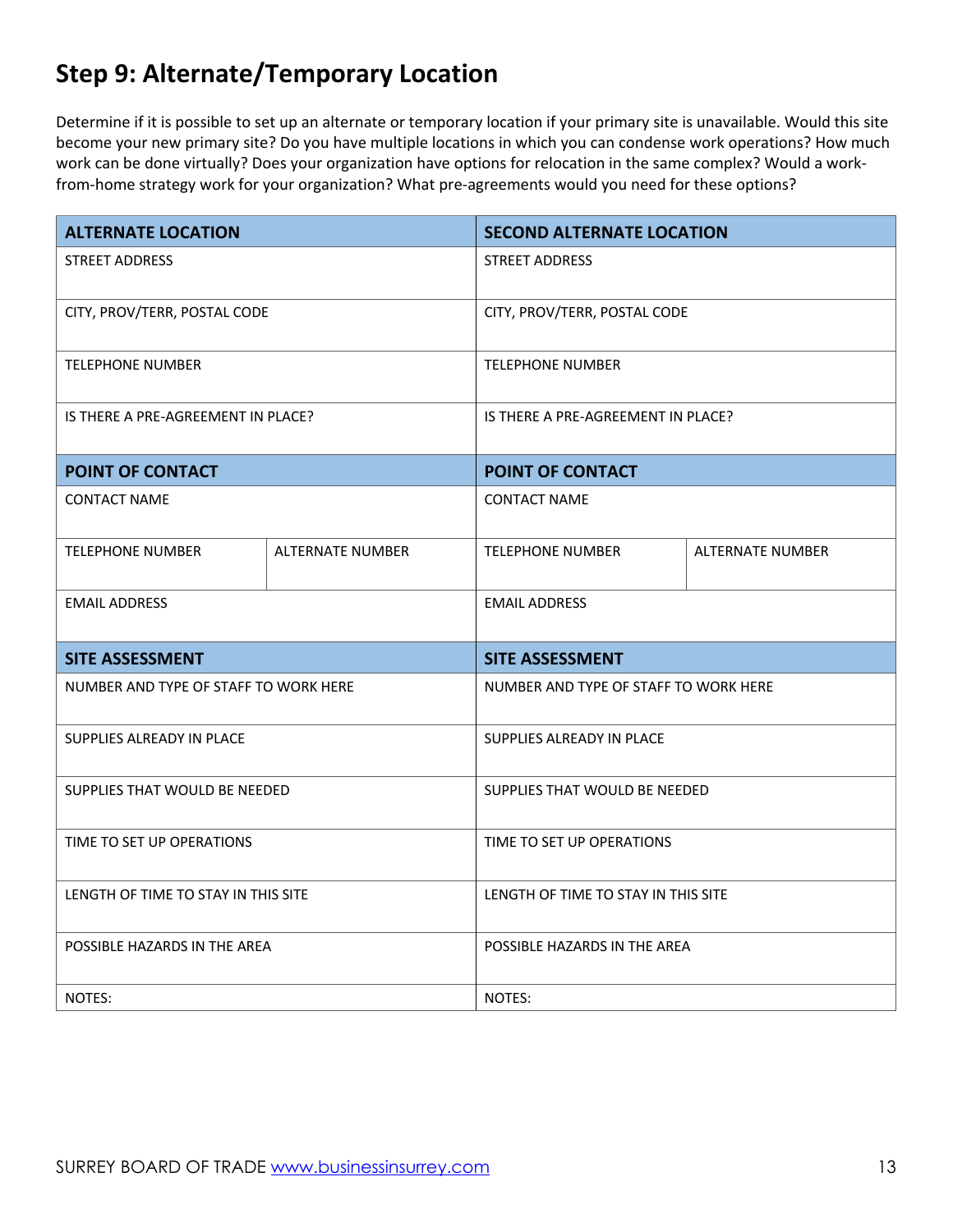### **Step 10: Staff Notification**

Staff should be regularly updated on business operational status including whether they should report to work, what work conditions are like, alternate work sites and plans, plan triggers, etc.

| <b>NOTIFICATION</b>        |                                   |                                           |                             |  |
|----------------------------|-----------------------------------|-------------------------------------------|-----------------------------|--|
| STAFF WILL BE NOTIFIED BY: |                                   | STAFF MEMBER RESPONSIBLE FOR NOTIFICATION |                             |  |
| П                          | <b>PHONE TREE</b>                 |                                           |                             |  |
| $\Box$                     | AUTOMATIC NOTIFICATION SYSTEM     | <b>TELEPHONE NUMBER</b>                   | EMAIL                       |  |
| $\Box$                     | EMAIL BLAST                       |                                           |                             |  |
| П                          | OTHER:                            |                                           |                             |  |
| STAFF WILL RESPOND BY:     |                                   | <b>RESPOND IN NUMER</b>                   | <b>AUTO RESPONSE NUMBER</b> |  |
| $\Box$                     | CALLING IN TO LIVE PERSON         |                                           |                             |  |
| п                          | CALLING AUTOMATIC RESPONSE SYSTEM |                                           |                             |  |
| П                          | <b>EMAIL IN</b>                   | <b>PLAN TRIGGER</b>                       |                             |  |
| $\Box$                     | OTHER:                            |                                           |                             |  |

| <b>NOTIFYING STAFF NAME:</b> |                         |                               |                     |
|------------------------------|-------------------------|-------------------------------|---------------------|
| <b>STREET ADDRESS</b>        |                         | <b>EMERGENCY CONTACT NAME</b> |                     |
| CITY, PROV/TERR, POSTAL CODE |                         | RELATIONSHIP TO EMPLOYEE      |                     |
| <b>TELEPHONE NUMBER</b>      | <b>ALTERNATE NUMBER</b> | <b>CONTACT TELEPHONE</b>      | ALTERNATE TELEPHONE |
| <b>EMAIL</b>                 |                         | <b>CONTACT EMAIL</b>          |                     |

| <b>NOTIFYING STAFF NAME:</b> |                  |                                 |                     |
|------------------------------|------------------|---------------------------------|---------------------|
| <b>STREET ADDRESS</b>        |                  | <b>EMERGENCY CONTACT NAME</b>   |                     |
| CITY, PROV/TERR, POSTAL CODE |                  | <b>RELATIONSHIP TO EMPLOYEE</b> |                     |
| <b>TELEPHONE NUMBER</b>      | ALTERNATE NUMBER | <b>CONTACT TELEPHONE</b>        | ALTERNATE TELEPHONE |
| <b>EMAIL</b>                 |                  | <b>CONTACT EMAIL</b>            |                     |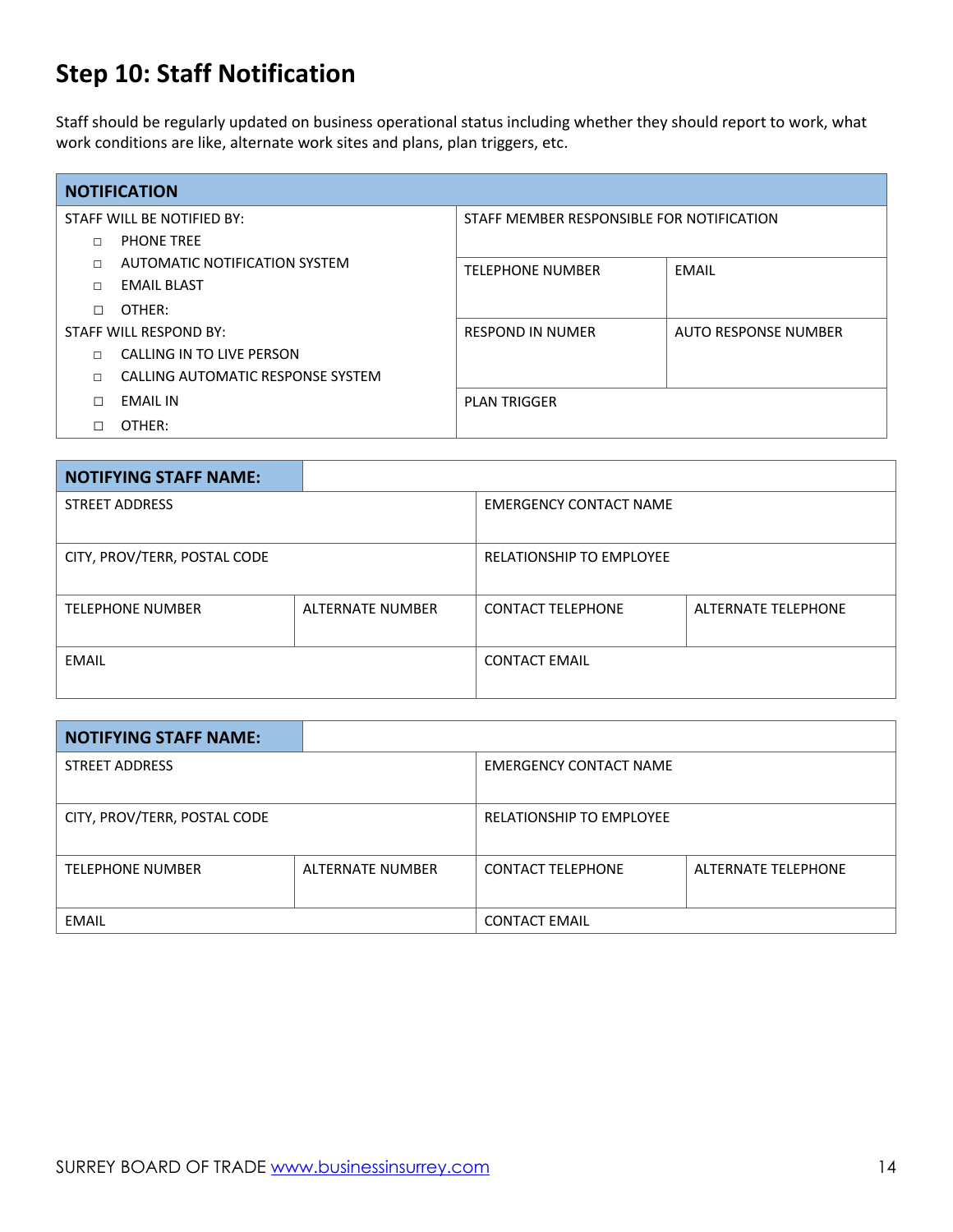## **Step 10: Staff Notification (continued)**

| <b>STAFF NAME:</b>           |                         |                                 |                     |
|------------------------------|-------------------------|---------------------------------|---------------------|
| <b>STREET ADDRESS</b>        |                         | <b>EMERGENCY CONTACT NAME</b>   |                     |
| CITY, PROV/TERR, POSTAL CODE |                         | <b>RELATIONSHIP TO EMPLOYEE</b> |                     |
| <b>TELEPHONE NUMBER</b>      | <b>ALTERNATE NUMBER</b> | <b>CONTACT TELEPHONE</b>        | ALTERNATE TELEPHONE |
| <b>EMAIL</b>                 |                         | <b>CONTACT EMAIL</b>            |                     |

| <b>STAFF NAME:</b>           |                         |                                 |                     |
|------------------------------|-------------------------|---------------------------------|---------------------|
| <b>STREET ADDRESS</b>        |                         | <b>EMERGENCY CONTACT NAME</b>   |                     |
| CITY, PROV/TERR, POSTAL CODE |                         | <b>RELATIONSHIP TO EMPLOYEE</b> |                     |
| <b>TELEPHONE NUMBER</b>      | <b>ALTERNATE NUMBER</b> | <b>CONTACT TELEPHONE</b>        | ALTERNATE TELEPHONE |
| <b>EMAIL</b>                 |                         | <b>CONTACT EMAIL</b>            |                     |

| <b>STAFF NAME:</b>           |                  |                                 |                     |
|------------------------------|------------------|---------------------------------|---------------------|
| <b>STREET ADDRESS</b>        |                  | <b>EMERGENCY CONTACT NAME</b>   |                     |
| CITY, PROV/TERR, POSTAL CODE |                  | <b>RELATIONSHIP TO EMPLOYEE</b> |                     |
| <b>TELEPHONE NUMBER</b>      | ALTERNATE NUMBER | <b>CONTACT TELEPHONE</b>        | ALTERNATE TELEPHONE |
| <b>EMAIL</b>                 |                  | <b>CONTACT EMAIL</b>            |                     |

| <b>STAFF NAME:</b>           |                  |                                 |                     |
|------------------------------|------------------|---------------------------------|---------------------|
| <b>STREET ADDRESS</b>        |                  | <b>EMERGENCY CONTACT NAME</b>   |                     |
|                              |                  |                                 |                     |
| CITY, PROV/TERR, POSTAL CODE |                  | <b>RELATIONSHIP TO EMPLOYEE</b> |                     |
|                              |                  |                                 |                     |
| <b>TELEPHONE NUMBER</b>      | ALTERNATE NUMBER | <b>CONTACT TELEPHONE</b>        | ALTERNATE TELEPHONE |
|                              |                  |                                 |                     |
| EMAIL                        |                  | <b>CONTACT EMAIL</b>            |                     |
|                              |                  |                                 |                     |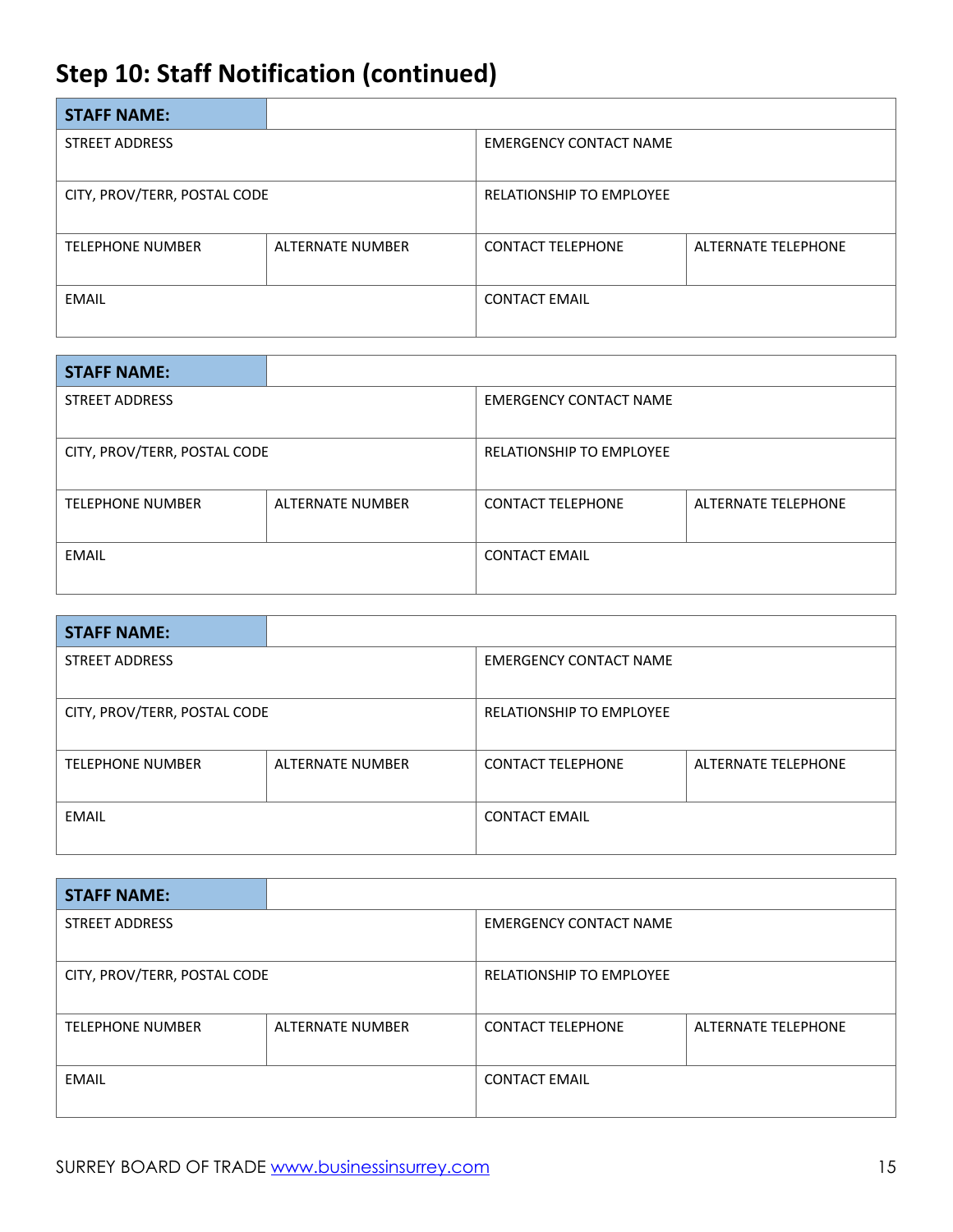#### **Step 11: Key Organization Contact Notification**

Board members, clients/consumers and other key contacts should be regularly updated on operational status such open hours, orders in progress, etc. This may be done via your website, posting signs at your business or contacting them individually.

| <b>NOTIFICATION</b>                            |                               |                                           |  |
|------------------------------------------------|-------------------------------|-------------------------------------------|--|
| KEY ORGANIZATION CONTACTS WILL BE NOTIFIED BY: |                               | STAFF MEMBER RESPONSIBLE FOR NOTIFICATION |  |
| П                                              | <b>WEBSITE</b>                |                                           |  |
| П                                              | AUTOMATIC NOTIFICATION SYSTEM | <b>TELEPHONE NUMBER</b>                   |  |
| П                                              | <b>EMAIL BLAST</b>            |                                           |  |
| П                                              | SIGNAGE                       |                                           |  |
| П                                              | OTHER:                        | <b>EMAIL</b>                              |  |
|                                                |                               |                                           |  |

| <b>ORGANIZATION NAME:</b>    |                   |                                  |
|------------------------------|-------------------|----------------------------------|
| <b>STREET ADDRESS</b>        |                   | <b>CONTACT NAME</b>              |
|                              |                   |                                  |
| CITY, PROV/TERR, POSTAL CODE |                   | <b>CONTACT TELEPHONE NUMBER</b>  |
| <b>TELEPHONE NUMBER</b>      | <b>FAX NUMBER</b> | <b>CONTACT EMAIL</b>             |
| <b>EMERGENCY TELEPHONE</b>   | <b>WEBSITE</b>    | RELATIONSHIP TO OUR ORGANIZATION |

| <b>ORGANIZATION NAME:</b>    |                   |                                  |
|------------------------------|-------------------|----------------------------------|
| <b>STREET ADDRESS</b>        |                   | <b>CONTACT NAME</b>              |
|                              |                   |                                  |
| CITY, PROV/TERR, POSTAL CODE |                   | <b>CONTACT TELEPHONE NUMBER</b>  |
| <b>TELEPHONE NUMBER</b>      | <b>FAX NUMBER</b> | <b>CONTACT EMAIL</b>             |
| <b>EMERGENCY TELEPHONE</b>   | <b>WEBSITE</b>    | RELATIONSHIP TO OUR ORGANIZATION |

| <b>ORGANIZATION NAME:</b>  |                   |                                  |
|----------------------------|-------------------|----------------------------------|
| <b>STREET ADDRESS</b>      |                   | <b>CONTACT NAME</b>              |
|                            |                   |                                  |
| CITY, STATE, ZIP CODE      |                   | <b>CONTACT TELEPHONE NUMBER</b>  |
| <b>TELEPHONE NUMBER</b>    | <b>FAX NUMBER</b> | <b>CONTACT EMAIL</b>             |
| <b>EMERGENCY TELEPHONE</b> | <b>WEBSITE</b>    | RELATIONSHIP TO OUR ORGANIZATION |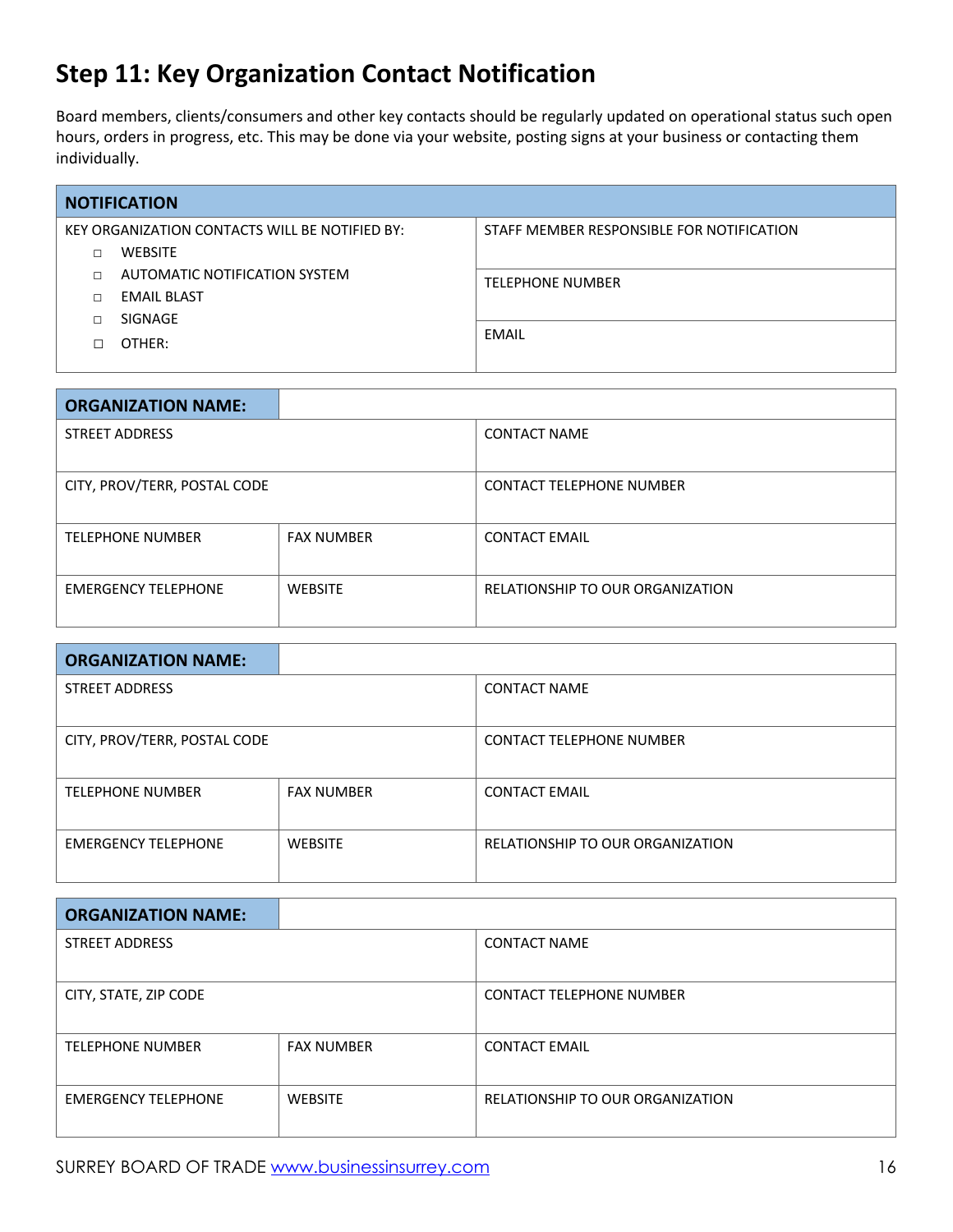| <b>ORGANIZATION NAME:</b>    |                   |                                  |
|------------------------------|-------------------|----------------------------------|
| <b>STREET ADDRESS</b>        |                   | <b>CONTACT NAME</b>              |
|                              |                   |                                  |
| CITY, PROV/TERR, POSTAL CODE |                   | <b>CONTACT TELEPHONE NUMBER</b>  |
| <b>TELEPHONE NUMBER</b>      | <b>FAX NUMBER</b> | <b>CONTACT EMAIL</b>             |
| <b>EMERGENCY TELEPHONE</b>   | <b>WEBSITE</b>    | RELATIONSHIP TO OUR ORGANIZATION |

| <b>ORGANIZATION NAME:</b>    |                   |                                  |
|------------------------------|-------------------|----------------------------------|
| <b>STREET ADDRESS</b>        |                   | <b>CONTACT NAME</b>              |
|                              |                   |                                  |
| CITY, PROV/TERR, POSTAL CODE |                   | <b>CONTACT TELEPHONE NUMBER</b>  |
|                              |                   |                                  |
| <b>TELEPHONE NUMBER</b>      | <b>FAX NUMBER</b> | <b>CONTACT EMAIL</b>             |
|                              |                   |                                  |
| <b>EMERGENCY TELEPHONE</b>   | <b>WEBSITE</b>    | RELATIONSHIP TO OUR ORGANIZATION |
|                              |                   |                                  |

| <b>ORGANIZATION NAME:</b>    |                   |                                  |
|------------------------------|-------------------|----------------------------------|
| <b>STREET ADDRESS</b>        |                   | <b>CONTACT NAME</b>              |
|                              |                   |                                  |
| CITY, PROV/TERR, POSTAL CODE |                   | <b>CONTACT TELEPHONE NUMBER</b>  |
| <b>TELEPHONE NUMBER</b>      | <b>FAX NUMBER</b> | <b>CONTACT EMAIL</b>             |
| <b>EMERGENCY TELEPHONE</b>   | <b>WEBSITE</b>    | RELATIONSHIP TO OUR ORGANIZATION |

| <b>ORGANIZATION NAME:</b>    |                   |                                  |
|------------------------------|-------------------|----------------------------------|
| <b>STREET ADDRESS</b>        |                   | <b>CONTACT NAME</b>              |
|                              |                   |                                  |
| CITY, PROV/TERR, POSTAL CODE |                   | <b>CONTACT TELEPHONE NUMBER</b>  |
| <b>TELEPHONE NUMBER</b>      | <b>FAX NUMBER</b> | <b>CONTACT EMAIL</b>             |
| <b>EMERGENCY TELEPHONE</b>   | <b>WEBSITE</b>    | RELATIONSHIP TO OUR ORGANIZATION |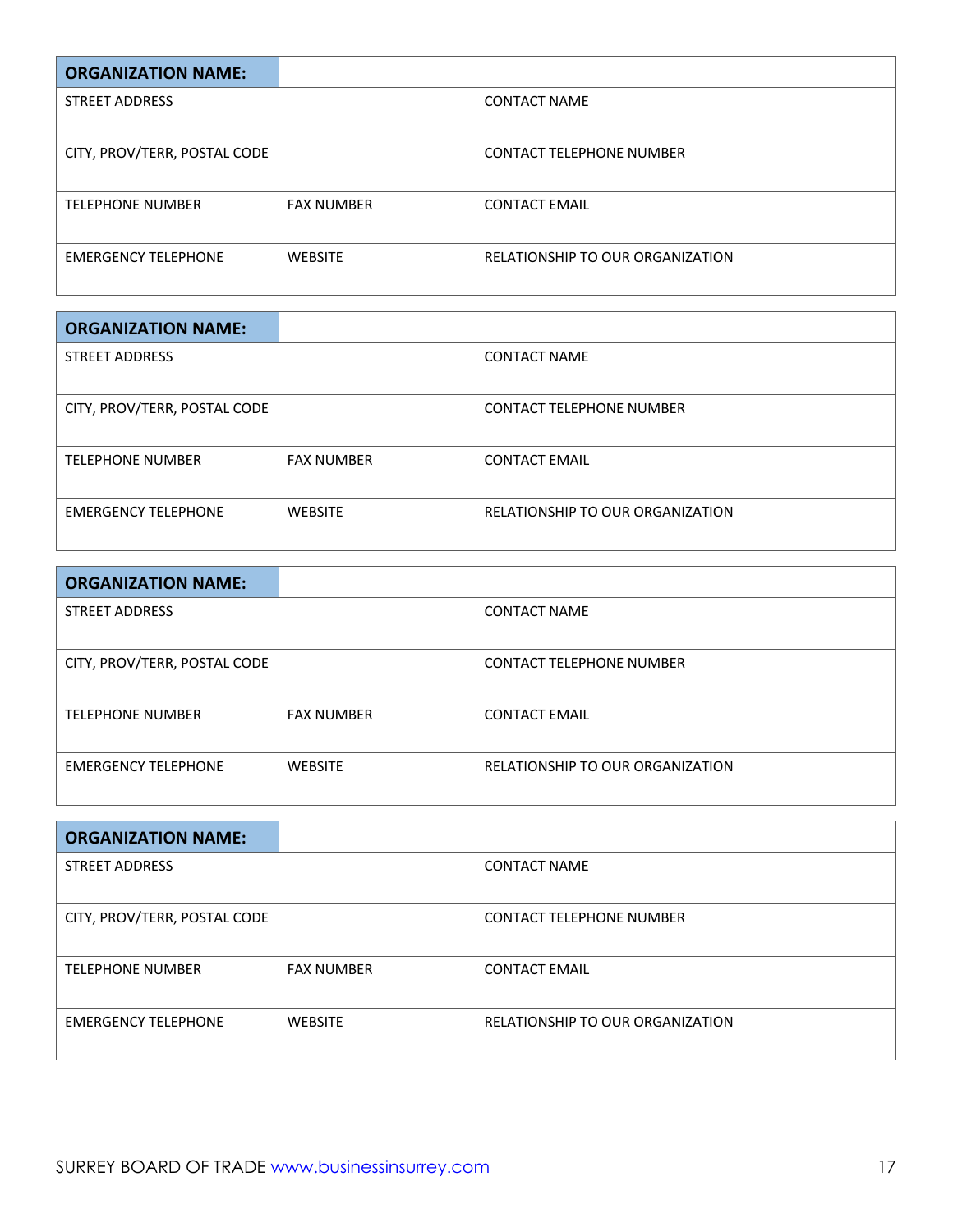### **Step 12: Continuity of Management Plan**

You can assume that not every key person will be readily available or physically at the facility after an emergency. Ensure that recovery decisions can be made without undue delay. If relevant, consult your legal department regarding laws and corporate bylaws governing continuity of management.

Establish procedures for:

- Assuring the chain of command
- Maintaining lines of succession for key personnel

| POLICY STATEMENT REGARDING CONTINUITY OF MANAGEMENT |                            |                           |
|-----------------------------------------------------|----------------------------|---------------------------|
|                                                     |                            |                           |
|                                                     |                            |                           |
| <b>LEADER NAME:</b>                                 |                            |                           |
| STREET ADDRESS                                      |                            | SUCCESOR NAME             |
| CITY, PROV/TERR, POSTAL CODE                        |                            | SUCCESOR TELEPHONE NUMBER |
| <b>TELEPHONE NUMBER</b>                             | <b>EMERGENCY TELEPHONE</b> | <b>SUCCESOR EMAIL</b>     |
| <b>EMAIL</b>                                        |                            | RELATIONSHIP TO LEADER    |
| <b>LEADER NAME:</b>                                 |                            |                           |
| STREET ADDRESS                                      |                            | <b>SUCCESOR NAME</b>      |
| CITY, PROV/TERR, POSTAL CODE                        |                            | SUCCESOR TELEPHONE NUMBER |
| <b>TELEPHONE NUMBER</b>                             | <b>EMERGENCY TELEPHONE</b> | <b>SUCCESOR EMAIL</b>     |
| <b>EMAIL</b>                                        |                            | RELATIONSHIP TO LEADER    |
| <b>LEADER NAME:</b>                                 |                            |                           |
| STREET ADDRESS                                      |                            | <b>SUCCESOR NAME</b>      |
| CITY, PROV/TERR, POSTAL CODE                        |                            | SUCCESOR TELEPHONE NUMBER |
| <b>TELEPHONE NUMBER</b>                             | <b>EMERGENCY TELEPHONE</b> | <b>SUCCESOR EMAIL</b>     |
| <b>EMAIL</b>                                        |                            | RELATIONSHIP TO LEADER    |